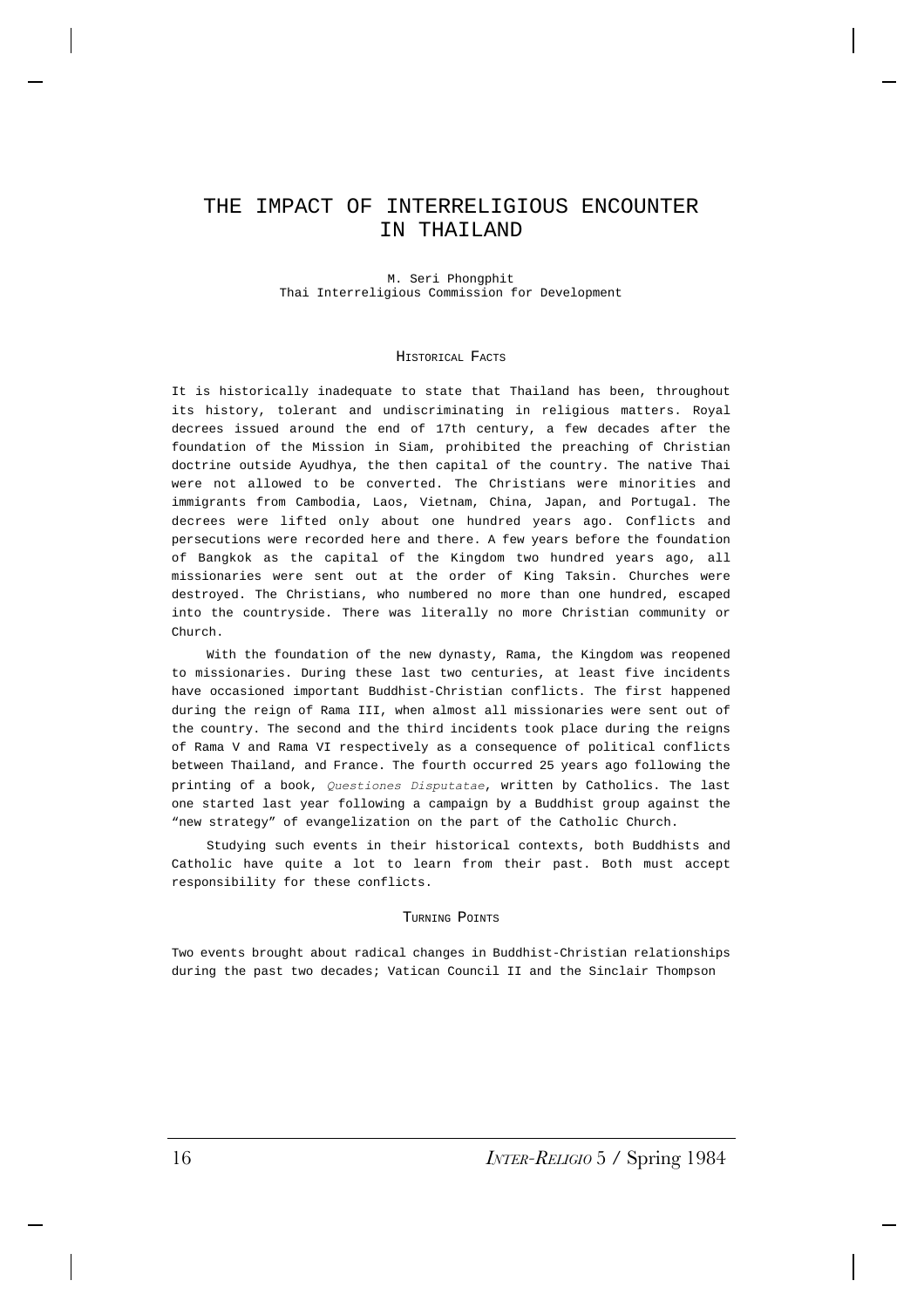Memorial Lectures of Buddhadasa Bhikkhu, the former a Catholic event, the latter Buddhist (though symbolically, since Buddhadasa does not represent all Thai Buddhists). The changes were meaningful since they came forth from both Catholic and Buddhist "faith." With these events interreligious dialogue now was begun in earnest. Officially, a commission for interreligious relations, composed of Buddhists, Christians, Moslems, and Hindus, was created by the Department of Religion under the Ministry of Education. On the part of the Catholic Church, a few years after Vatican II, a commission was founded to deal with interreligious dialogue.

Unofficially and informally, the Buddhist-Christian collaboration was initiated about 15 years ago by a group of Catholic priests and laity and by lay Buddhist leaders. The organization of a Credit Union was the common interest. Consultations, workshops, and seminars were organized during those first years. Though a very small group, the circle was soon enlarged and the "dialogue" begun. With the foundation of the Catholic Council of Thailand for Development, the dialogue was fostered, since this new Episcopal Commission did not work only with the Catholic minority in the parishes, but also with Buddhist communities. Another form of informal collaboration was in the field of education. The effort to raise social awareness of concerned people led a group of Buddhists and Catholics (almost the same group as the Credit Union) to workshops and seminars. A month-long workshop organized by Jesuits was held in Kyoto in 1972, when ESAW was founded.

# COORDINATING GROUP FOR RELIGION AND SOCIETY (CGRS)

The events of October 6, 1976 changed Thailand to a civil dictatorship. A number of students were killed at Thammasat University. Thousands were arrested, but soon after released. Eighteen were detained under heavy accusations. Various groups campaigning against such violations of freedom were formed, among them the Coordinating Group for Religion and Society, which consisted of Buddhist, Catholic, and Protestant religious and lay leaders. Emphasis was put on human rights issues. The group is still active today, assisting oppressed people struggling for their rights both in cities and rural areas, this group works in close collaboration with the Association for Civil Liberty, another Non-Government Organization for Human Rights, the Justice and Peace Commission (Catholic Episcopal Commission) and Hot-Line for Thailand and Asia-Pacific.

# THAI INTERRELIGIOUS COMMISSION FOR DEVELOPMENT (TICD)

During the last decade, there have been obvious changes in development activities. Hundreds of non-government organizations, both foreign and local, are engaged more and more in the development process of the country. Monks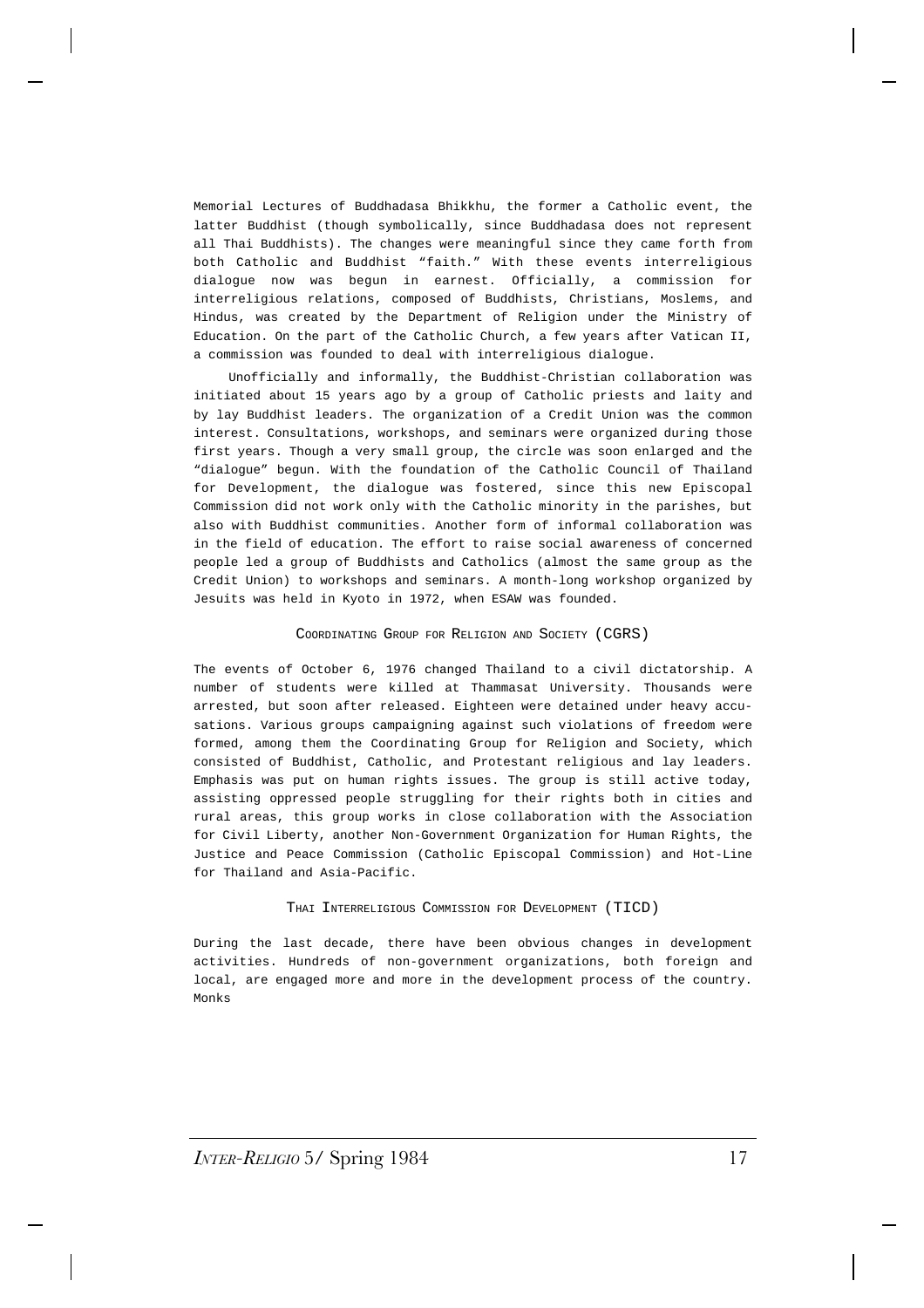themselves play an important role. Traditionally monks in Thailand were considered to be religious leaders in the strict sense. They were not to get involved in secular matters. But after the Second World War, things were changed. Some prominent monks also became social leaders. Social involvement by monks is generally accepted today. Both government and non-government organizations find that monks' contributions in social action today are indispensable, since monks seem to be the only persons fully respected by the people, especially in the rural communities.

The Buddhist hierarchical structure and its relationship to the State have complicated matters since the beginning of Thai history. There is till today no formal initiative taken or organization proposed concerning the role of Buddhism in social activities. Initiatives are all "private."

Since its foundation 11 years ago, the Catholic Council of Thailand for Development has also been trying to collaborate with Buddhist monks. Four years ago, for the purpose of interreligious collaboration, seminars for Buddhist, Christian and Muslim leaders were organized by CCTD. Though the result was satisfying, observations were made. Catholics as a minority group should not play the role of coordinating interreligious collaboration in social action itself. Discussions with different NGOs, especially those which base their activities on Buddhist principles, led to the foundation of a new organization: Thai Interreligious Commission for Development. This is the new forum for interreligious collaboration.

Since it came into existence 4 years ago, TICD has been trying to promote firstly mutual understanding among religions through collaboration in social actions and, secondly, the role of Buddhism in development. Seminars, workshops, and "exposures" have been arranged, where interreligious experiences were reflected. The Catholics, with their international network, channel international experiences, and resources, while the Buddhists, with their long experiences and cultural riches and resources offer models of development relevant to Thai society.

An example should be quoted here. In 1982 a seminar was organized for Buddhist, Christian, and Muslim leaders and social workers. The theme was "Lent." Each religion has its "Lent," the Buddhist for about 3 months, the Christians for 40 days, and the Muslims for 30 days. For 25 years the Catholic Lent Campaign has been well-known as means for raising, the awareness of Catholics in the First World about the injustice in the world structure and their responsibility for the poverty of the Third World. This Lenten Campaign has provided great support for development activities in the Third World. As for the Buddhists and Muslims, the spirit of sharing or what is often called "merit making" is never lacking. Part of their income is spent for religious purposes. Yet it is almost all in traditional form. The seminar enabled the participants to understand what "Lent" really means, traditionally and doctrinally, for each religion. Many Buddhist monks shared their experience of the "Lenten Campaign" in their communities. As a result of the seminar, campaigns were organized for educational and fund-raising purposes. Individuals,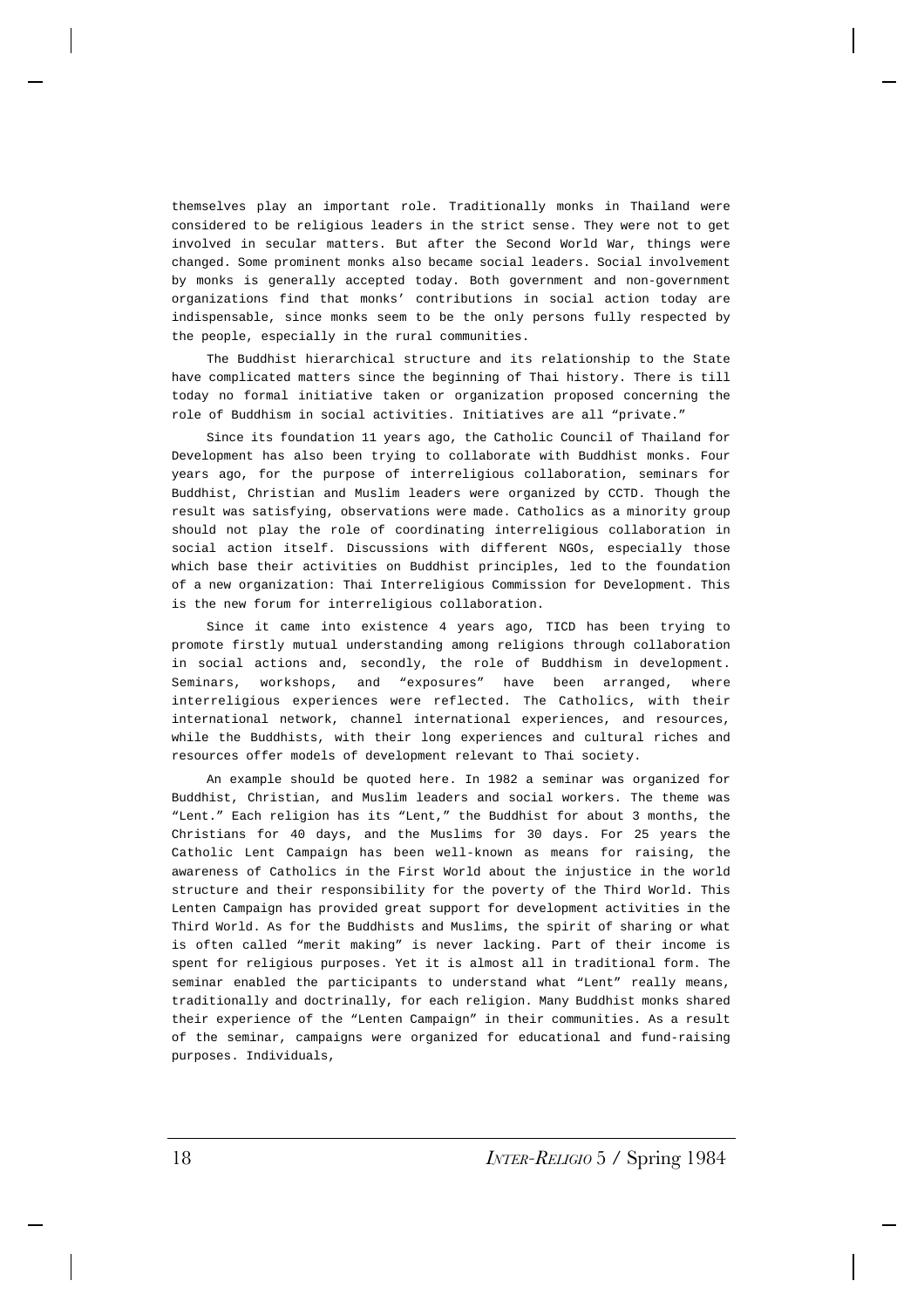groups, and organizations, especially Buddhist and Christian, took part in the campaigns.

TICD's policy since the beginning has been the coordination and promotion of models of development based on religions principles. It was never intended to be a "funding agency." Few projects supported by TICD are catalytic in purpose. Evaluations of social activities organized and run by monks show that it is not only economic development that can be called development. After 20 years of the promotion of development, emphasizing economic growth, a prominent monk now see his role changing from social worker to meditation master. He finds that what he failed to consider sufficiently during the past 20 years is the spiritual dimension of the development process. This is exactly what some other monks are experiencing. They have both "rice banks" and meditation centers in their communities.

TICD is the forum where intellectuals and activists in social action meet. The actual search is the application of "small is beautiful" model of development in Thai society. Civilization in simplicity is the spirit of Buddhism and all religions. How can we today renew this spirit and at the same time renew the role of the Sangha and monasteries both in cities and in the rural areas? To answer such questions, interreligious experiences are valuable. The Catholic Church structure and organizations in different fields in its long history and especially after the Vatican II has also contributed to this searching process.

# CATHOLIC SEARCH FOR CONTEXTUAL THEOLOGY FOR DEVELOPMENT

The Catholic Council of Thailand for Development, through its own experiences of social activities in Buddhist communities and in close collaboration with TICD, is now searching for a contextual theology. Since the beginning, CCTD has been trying to apply the teachings of the Church concerning social problems. Yet it seems that what is called "application" is not very different from "imposition." Ready-made formulas and models for development have been "proposed" and "imposed." Many new problems and questions have been raised.

It is not true that CCTD has not analysed the Thai culture and Buddhism. Yet its analysis has been rather a "macro" one assuming that one analysis can be applied for any situation. Its own experiences and reflections, and also the international experiences of contextual theology, lead CCTD now to a new step.

A contextual theology cannot be the result of individual experiences and reflections. The subject has to be the "people." Here in Thailand it is the Thai people. Since 90% are Buddhist, we have to look for the "logic of the majority." The Catholic minority has to reflect its faith in this context, if it believes that the Spirit of God, His Grace and Revelation, is also to be found in this culture. The content of this reflection must be the experience of these people. This is the important role of interreligious collaboration, since the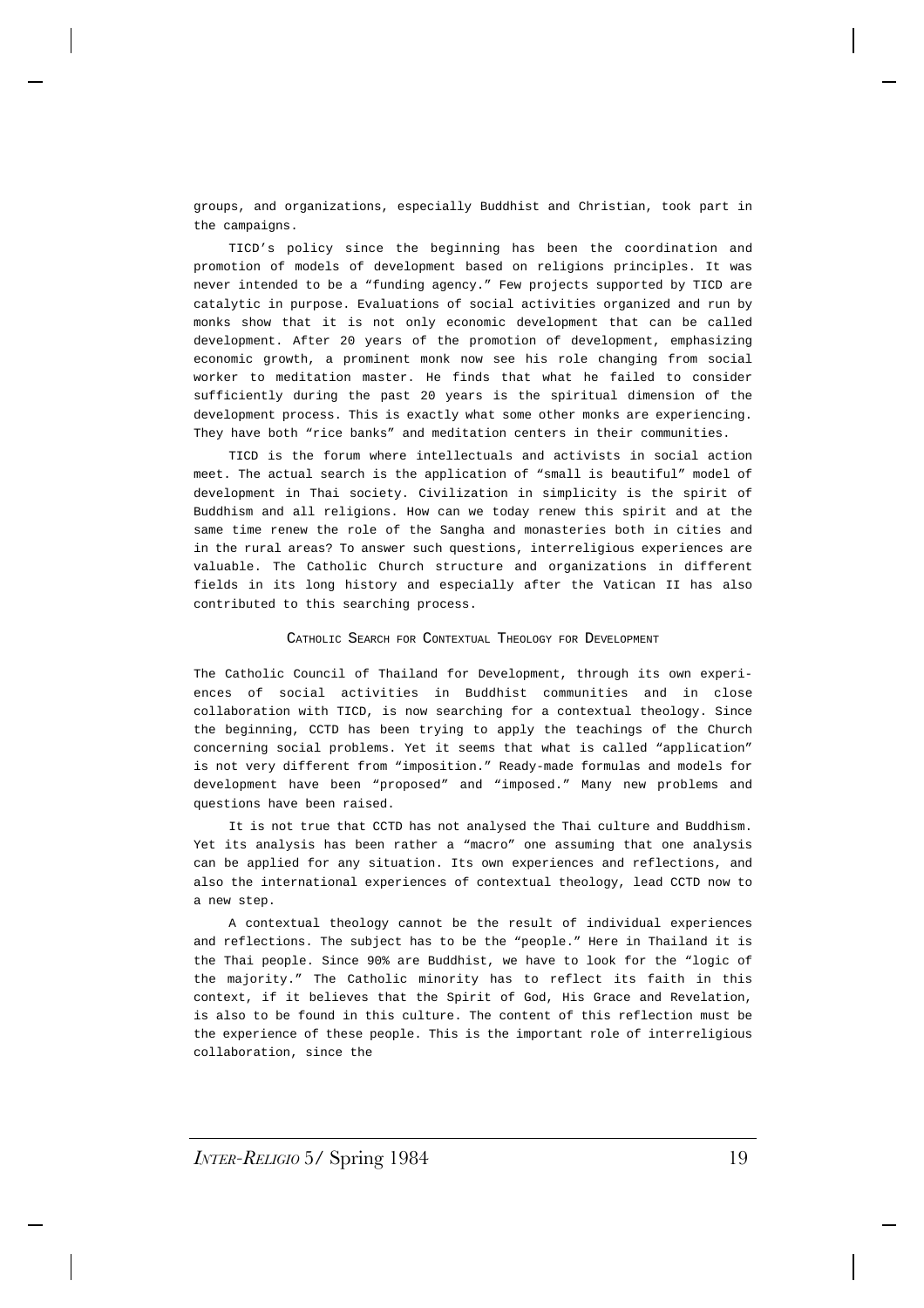Buddhists themselves are also in such a process. The Catholic conceptual framework and international experiences complement the Buddhist "content."

It is difficult to tell the outcome, since the search has only begun this year. A group of Catholic priests and Buddhist monks and social workers have met formally and informally to discuss the issue. One common understanding is that there can be no real development if the people themselves are not the "subject" —no more the "object." The people have to discover their own cultural identity, their potential, which must be the root and basis for integral development. The "top-up" theory has to be put into reality. Peoples' participation should not be their participation in "our" project and "our" decision, but in theirs. We are individuals and small groups who participate in the peoples' organization. They are the majority.

# INTERRELIGIOUS ENCOUNTER AND CONFLICT TODAY

Religion is a sensitive issue. Here in Thailand, religion generally means Buddhism, which has the status of a state religion. As such, it is linked to national security. This fact has also to be taken into account if we wish to understand the present conflict between a group of Buddhists and the Catholic Church in Thailand.

Different from all proceeding conflicts, the present one is not "official" and nation-wide, though its impact has developed up to that level. The Buddhist "militants" consist of some prominent Buddhist monks, military officers, state officials, and lay men. The group attracted the public-eye by holding several mass assemblies in October 1982 and by various publications. The campaign was against the new strategy of evangelization, using the key term "dialogue" to "absorb" Buddhism into Christianity. Evidences given are the documents of the Vatican Council, the Bulletins of the Secretariat for Non-Christians, some writings of Thai Catholic leaders and intellectuals concerning Buddhism and "inculturation," and finally the "behavior" and different activities of the Catholic Church itself. Details cannot to be mentioned here. This is only a personal reflection on the incident, those impact is still being felt today.

CGRS and TICD have treated the issue with a sense of urgency in their meetings and discussions. It should also be noted that at the beginning the incident had a negative influence on some of the members of the two groups. However, after discussions, things were again clear and common efforts were set in order to make the situation better so as not to interrupt interreligious collaboration. Group discussions and meetings have been organized in many places for interested people.

To be optimistic, the actual Buddhist—Christian conflict is a good opportunity for both Buddhists and Catholics to re-examine the whole situation: one's faith and its expressions. An important point often raised by the Buddhists is that, after Vatican II, Buddhism is not sincerely respected nor considered